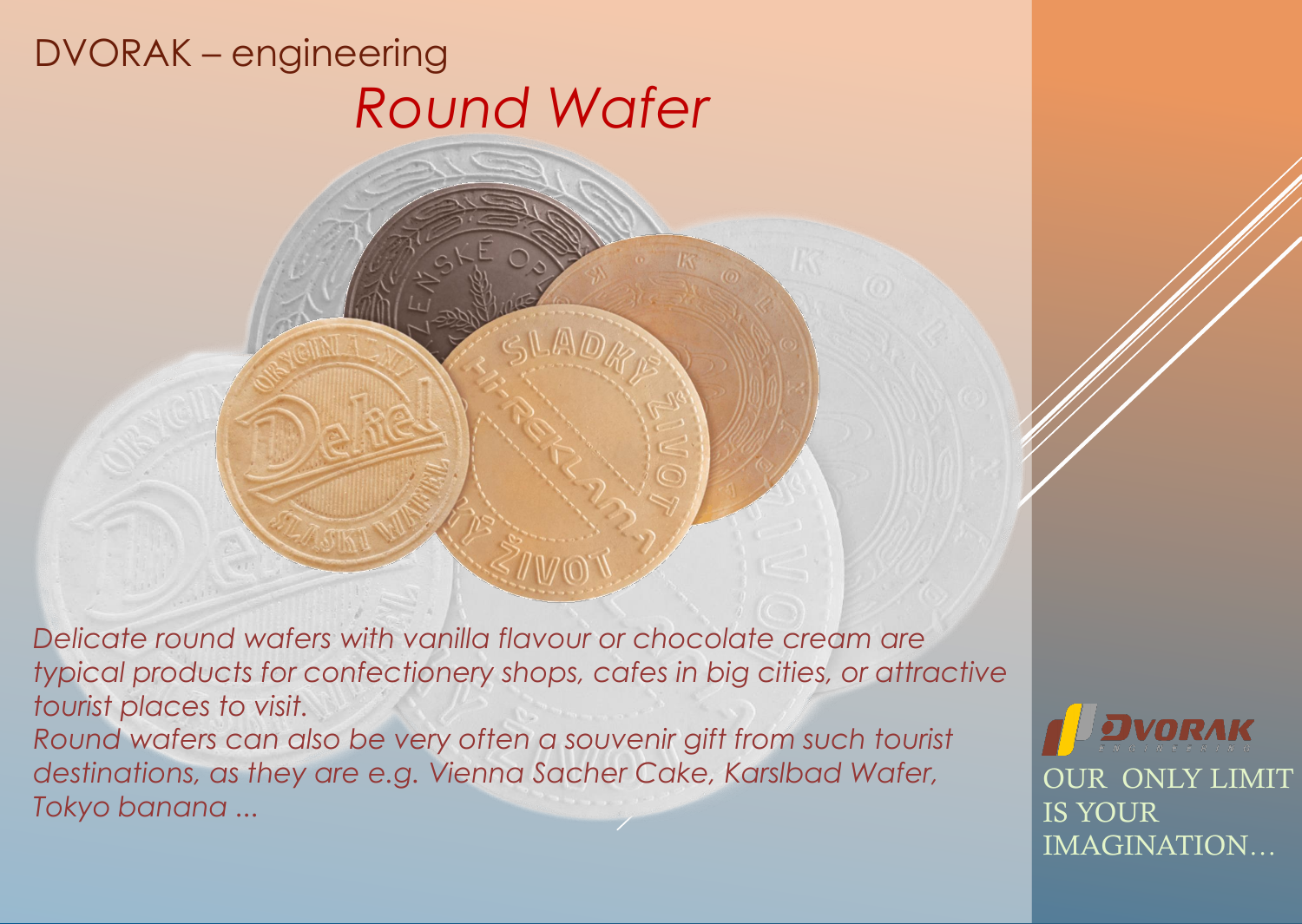The wafer dough is prepared in a Turbomixer. Then the wafer corpuses are *baked by Baking carousel. The cream is prepared by Planetary mixer and spread automatically on wafers by Creaming machine. The wafers creamed by cream are cooled in a Cooling tunnel.*

#### **Preparing of a dough**

#### **Dough preparation recipe:**  *water 40 l*

*flour 24.000 g sunflower oil 1.200 g dry egg yolk 300 g wheat starch 300 g dry milk 210 g salt 60 g baking soda 60 g Total: 66 kg*



### **Turbomixer**

| Technical data:                  |                   |
|----------------------------------|-------------------|
| Power input                      | 3 kW              |
| <b>Voltage</b>                   | 3x230/400 V/50 Hz |
| Maximum volume of hopper         | 70 litres         |
| <b>Standard volume of hopper</b> | 40 litres         |
| <b>Diameter of hopper</b>        | 400 mm            |
| <b>Machine height</b>            | 1050 mm           |
| Weight                           | 75 kg             |

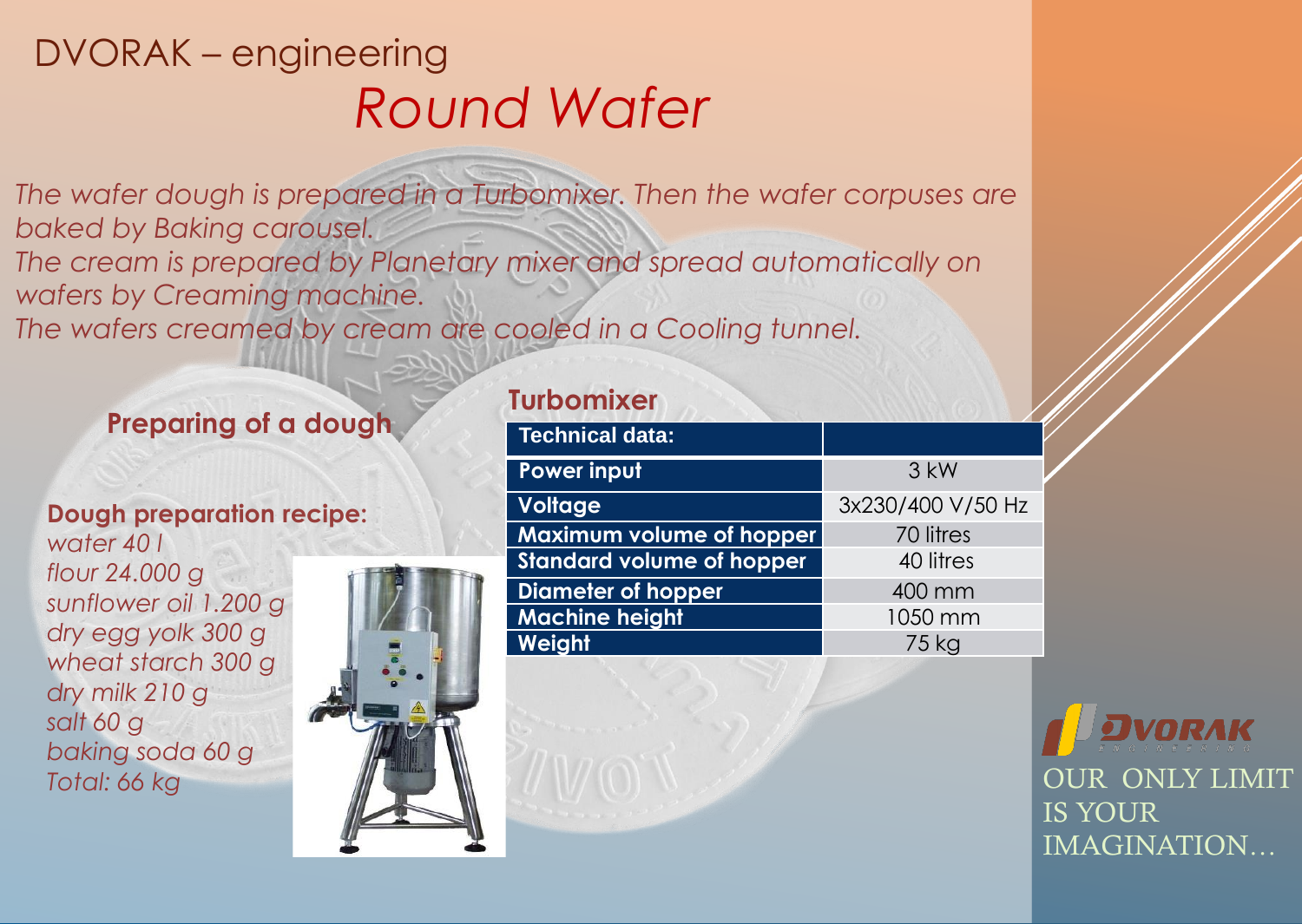**Baking of wafer corpuses**



*The baking corpuses can have different design (logo of the city, logo of a major tourist attraction in the city) or just a relief. In case of wafer tarts production, the baked wafer corpuses are automatically transferred to the Creaming machine.* 

*The baking carousel is designed for production of wafer corpuses with a diameter 180-200 mm. This machine has 21 baking plates. The supply of dough on the baking corpuses is realized by pisto pump, the volume of dough is adjustable. An automatic temperature regulation of upper and lower baking plate is possible.* 

#### **Baking carousell**

| <b>Technical Data</b>   |               |
|-------------------------|---------------|
| <b>Machine length</b>   | 2500 mm       |
| <b>Machine diameter</b> | 2120 mm       |
| <b>Machine height</b>   | 1250 mm       |
| Weight                  | 1450 kg       |
| <b>Baking plates</b>    | 21 pcs        |
| amount                  |               |
| Power                   | 21,5 kWt      |
| <b>Capacity</b>         | 1160 pcs/hour |
| <b>Electric motor</b>   | 1,5 kWt/380V  |
| <b>Air pressure</b>     | $0,5-0,6$ MPa |
| Air amount              | 240 I/min.    |

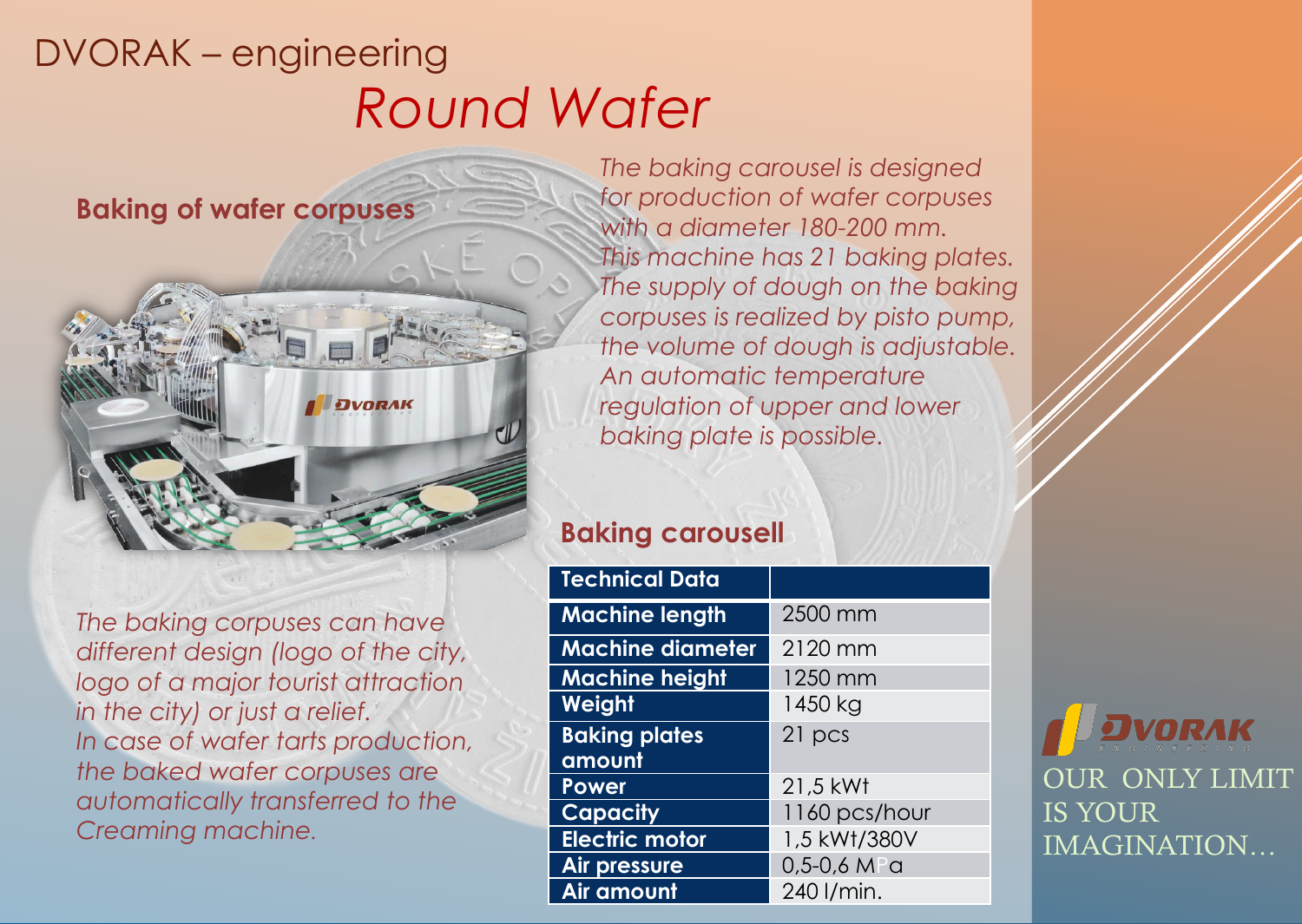#### **Preparing of a cream**

*Premix 14.000 g icing sugar 10.500 g milk powder 4.500 g 45% chocolate 3.000 g milled wafers 2.000 g soy powder 750 g cocoa 1.500 g vanilla flavouring 45 g cocoa flavouring 45 g Total: 31.8 kg*

### **Planetary mixer**

| <b>Technical data:</b>          |                     |
|---------------------------------|---------------------|
| <b>Bowl volume:</b>             | 50 litres           |
| <b>Motor:</b>                   | 1500W               |
| Electro:                        | 400V/50Hz/3 phases  |
| <b>Amount of Speeds:</b>        | 3                   |
| <b>Speeds</b>                   | - 99 rotations/min  |
|                                 | - 176 rotations/min |
|                                 | - 320 rotations/min |
| Sizes $(w \times 1 \times h)$ : | 73 x 64 x 130cm     |
| <b>Weight:</b>                  | 270 kg              |
| <b>Amount of bowls:</b>         | $\mathcal{P}$       |
| Accessories:                    | Flat beater         |
|                                 | Spiral hook         |
|                                 | Wire whip           |

**ORAK** OUR ONLY LIMIT IS YOUR IMAGINATION…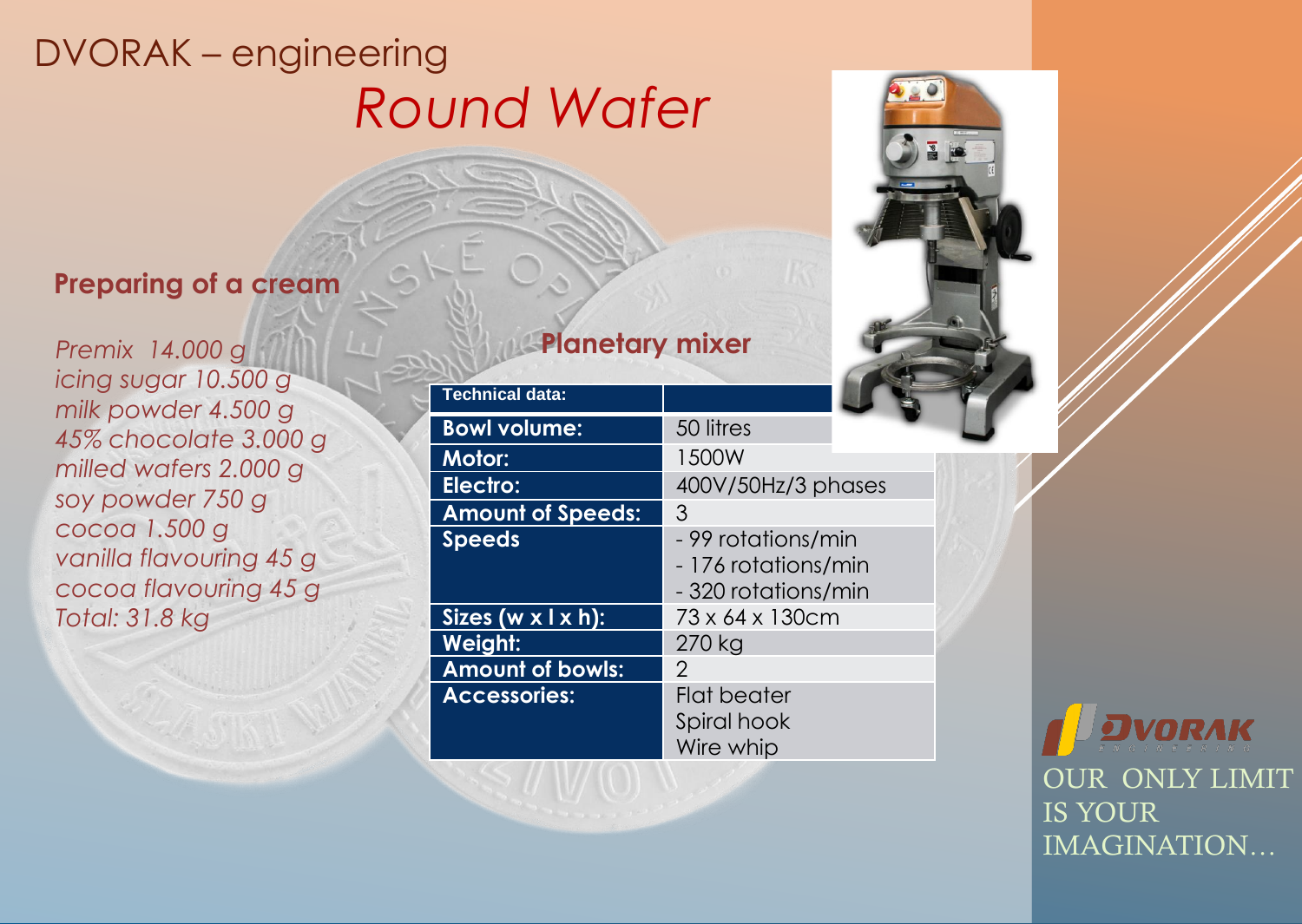

### **Wafers creaming <b>Creaming Creaming machine**

| 6 pcs                  |
|------------------------|
|                        |
| $1-2$ mm               |
| $1$ kW                 |
| 2530 mm                |
| 900 mm                 |
| 1444 mm                |
| approx. 350 kg         |
| 0,5-0,6 MPa, 300 l/min |
| $25 \, \mathrm{mm}$    |
|                        |

VORAK OUR ONLY LIMIT IS YOUR IMAGINATION…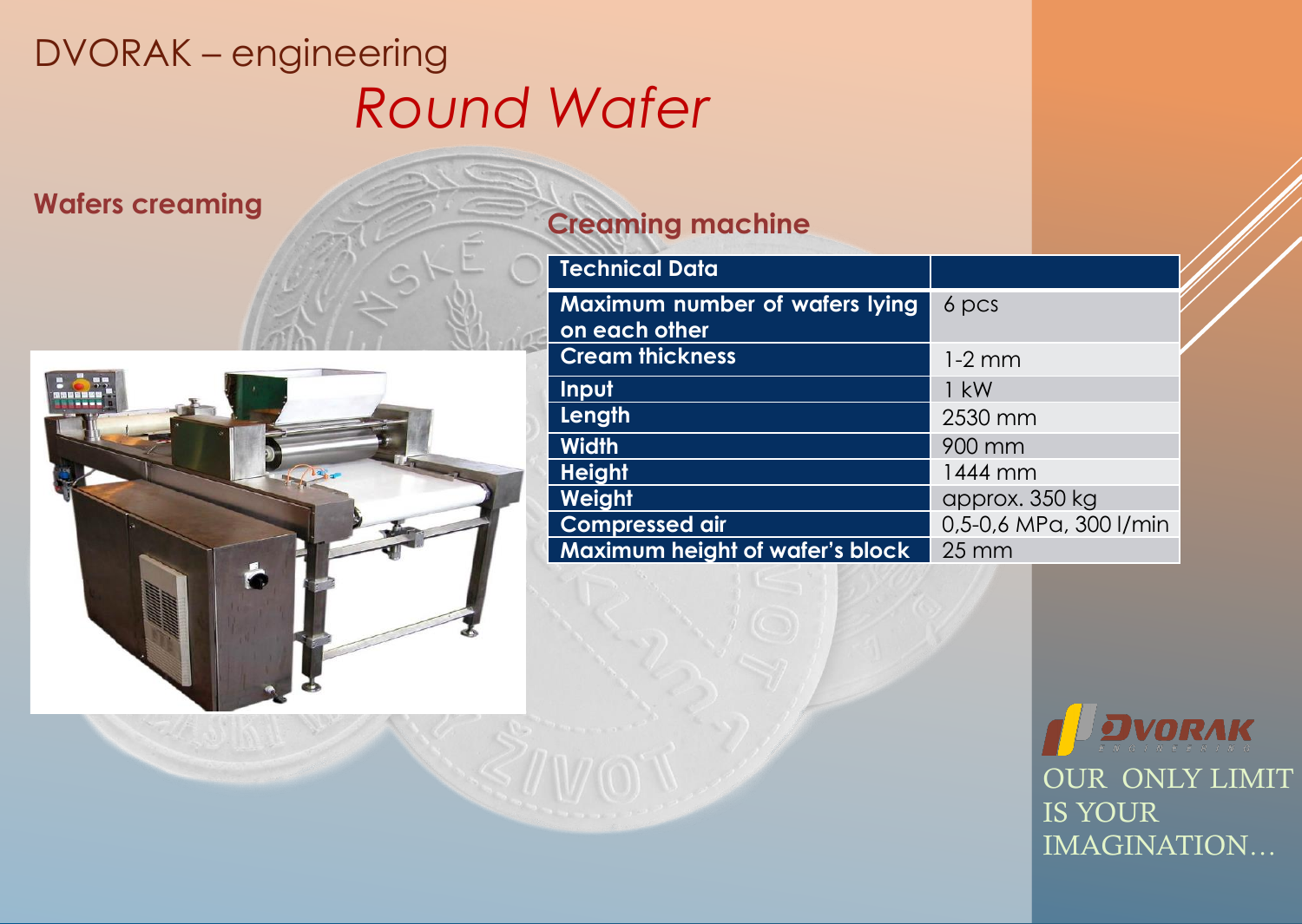**Cooling of wafers**

### **Cooling tunnel**

| <b>Technical data:</b>       |                                |
|------------------------------|--------------------------------|
| Conveyor                     | Straight, belt conveyor        |
| <b>Conveyor length</b>       | 6050 mm                        |
| <b>Coneyor height</b>        | 800-900 mm                     |
| <b>Belt width</b>            | 570 mm                         |
| <b>Cooling length</b>        | 4500 mm                        |
| <b>Width of the tunnel</b>   | 1200 mm                        |
| <b>Height of the tunnel</b>  | 1900-2000mm                    |
| <b>Belt</b>                  | <b>Ammeraal Beltech</b>        |
| <b>Electricity</b>           | 3 N PE, 50 Hz, 400/230 V, TN-S |
| Input                        | 5,5 kVA                        |
| <b>Protection</b>            | <b>IP 42</b>                   |
| <b>Shortest cooling time</b> | 40 seconds                     |
| Longest cooling time         | 11minutes                      |

VORAK OUR ONLY LIMIT IS YOUR IMAGINATION…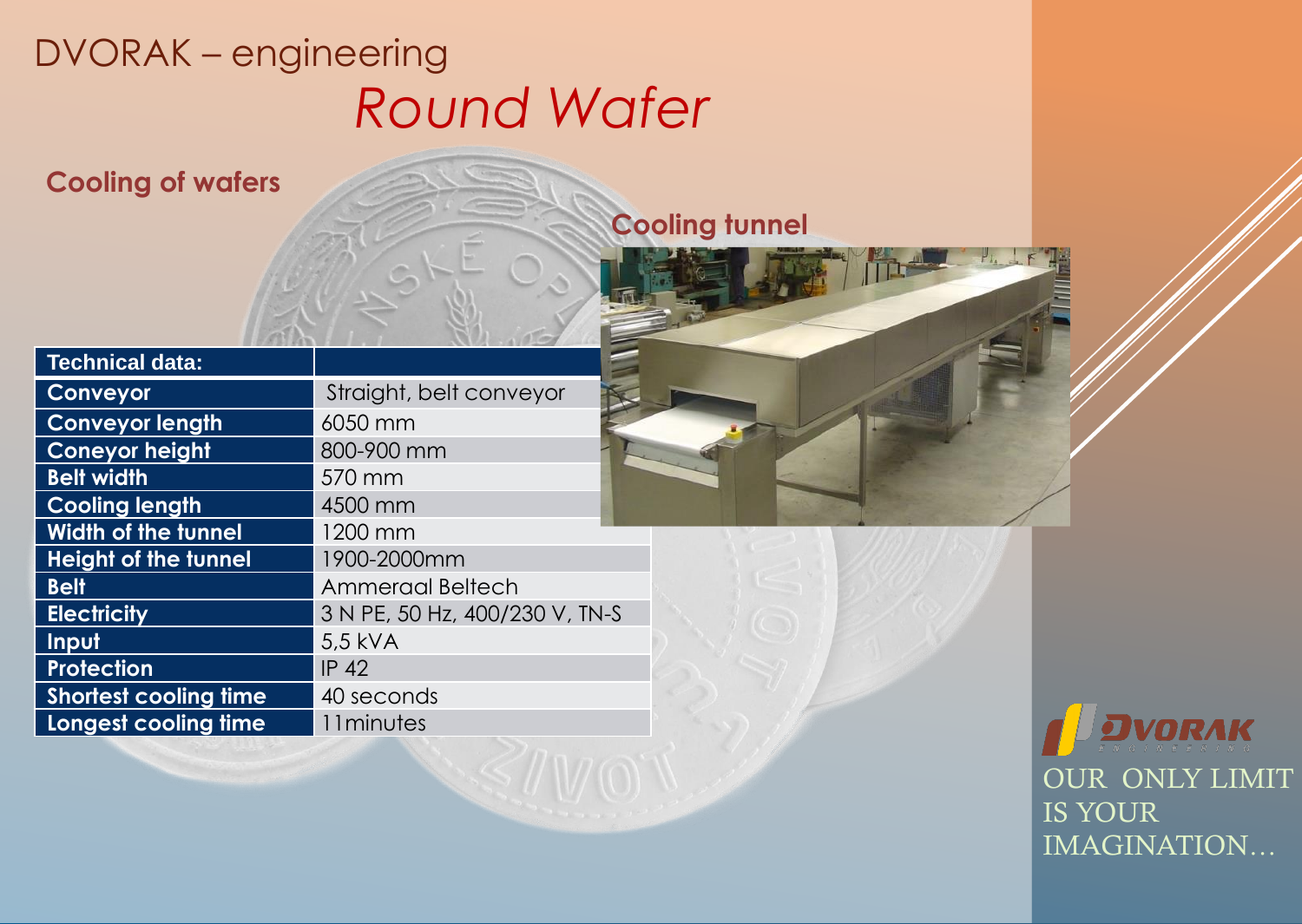**IK** 

*Product diameter : between 180-200mm* 

*Product thickness: Approx. 3-5 mm* 

*Cream flavours : Vanilla, white or dark chocolate, cocoa, egg liqueur, nougat, all fat based creams*

> VORAK OUR ONLY LIMIT IS YOUR IMAGINATION…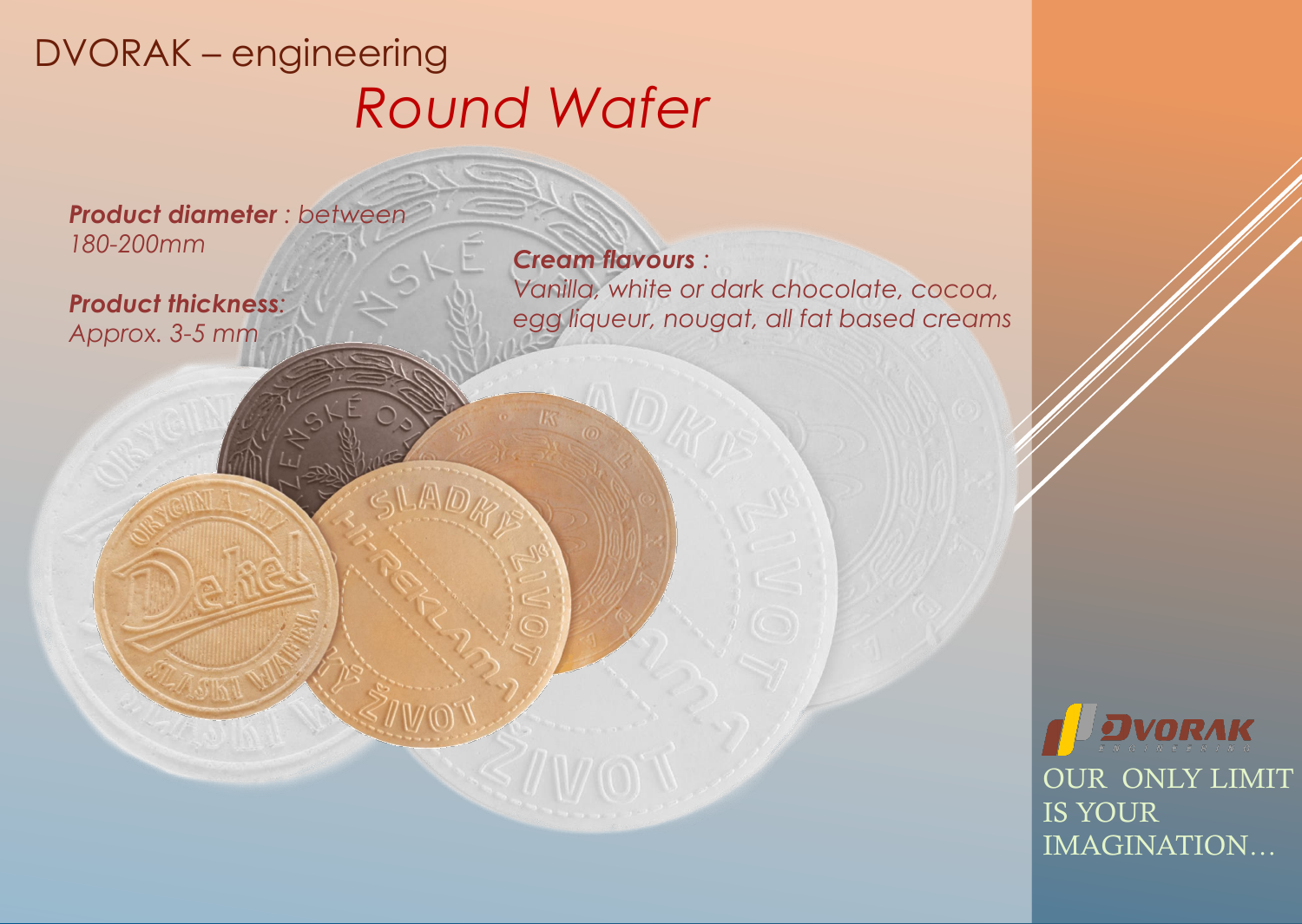**Production plant layout**

*Round wafers plant- one carousel*



**Layout Description** 1 baking carousel(s) 2 outfeed conveyor 3 greasing machine 4 cooling tunnel 5 glazing machine 6 with strewing unit 7 cooling tunnel

*Round wafers plant- three carousels*



DRAK OUR ONLY LIMIT IS YOUR IMAGINATION…